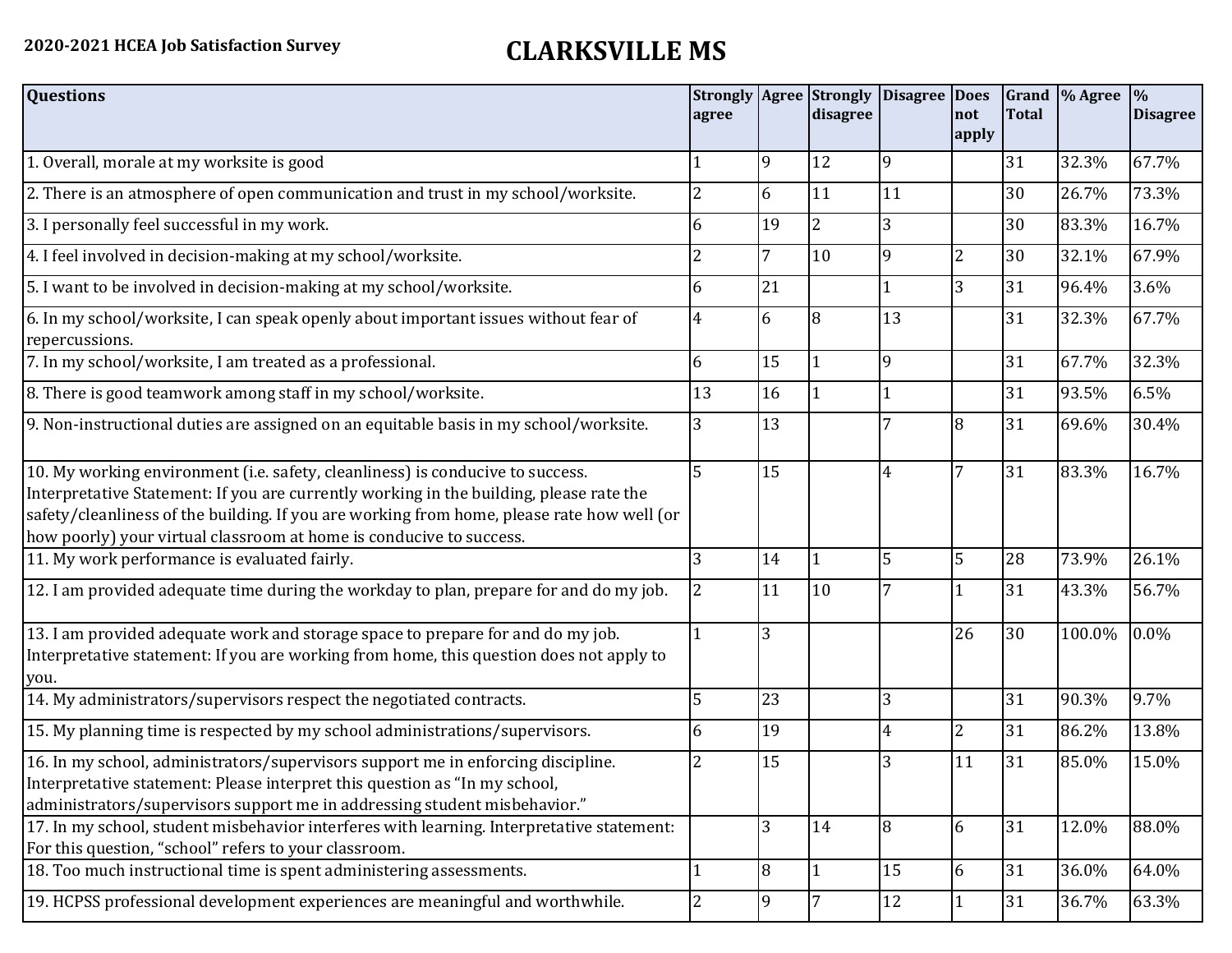## **2020-2021 HCEA Job Satisfaction Survey CLARKSVILLE MS**

| 20. Increased workload has contributed to a decline in my morale.                                                                                          | 12             | 12 | 13             | 4              |                | 31 | 77.4% | 22.6% |
|------------------------------------------------------------------------------------------------------------------------------------------------------------|----------------|----|----------------|----------------|----------------|----|-------|-------|
| 21. I am paid fairly.                                                                                                                                      |                | 12 | 19             | 9              |                | 31 | 41.9% | 58.1% |
| 22. I have confidence in the leadership exhibited by the HCPSS Superintendent.                                                                             |                | 13 | 11             | 6              |                | 31 | 45.2% | 54.8% |
| 23. I have confidence in the leadership exhibited by the Howard County Board of<br>Education.                                                              |                | 12 | 6              | 12             |                | 30 | 40.0% | 60.0% |
| 24. I have confidence in the leadership exhibited by the Howard County Education<br>Association (HCEA).                                                    | 11             | 18 |                | $\overline{2}$ |                | 31 | 93.5% | 6.5%  |
| 25. I feel that HCPSS offers me the possibility of advancing professionally in the field of<br>education.                                                  | 2              | 19 |                | 7              | 2              | 31 | 72.4% | 27.6% |
| 26. In my position, I receive appropriate and adequate support and training.                                                                               | 3              | 20 | 1              | 7              |                | 31 | 74.2% | 25.8% |
| 27. During this current school year, I have experienced harassing behavior from<br>colleagues.                                                             |                | 3  | 17             | 11             |                | 31 | 9.7%  | 90.3% |
| 28. During this current school year, I have experienced harassing behavior from<br>administrators/supervisors.                                             |                | 4  |                | 19             |                | 30 | 13.3% | 86.7% |
| 29. During this current school year, I have experienced harassing behavior from parents.                                                                   |                | 7  | 10             | 13             |                | 31 | 25.8% | 74.2% |
| 30. At my school I spend most of my PIP time on non-instructional activities.                                                                              | 4              | 13 | $\overline{1}$ | 9              | $\overline{4}$ | 31 | 63.0% | 37.0% |
| 31. At my school our administrator includes time during PIP for teacher-initiated<br>collaboration.                                                        | 2              | 18 | $\vert$ 1      | 5              | 5              | 31 | 76.9% | 23.1% |
| 32. In my school, I spend too much time in meetings.                                                                                                       | 10             | 9  |                | 10             | $\overline{2}$ | 31 | 65.5% | 34.5% |
| 33. In my school, there is adequate support for special education students.                                                                                |                | 14 | 5              | 9              | $\overline{2}$ | 31 | 51.7% | 48.3% |
| 34. My administrator/supervisor provides people working from home with flexibility in<br>their workday.                                                    | 5              | 22 |                | 2              |                | 30 | 93.1% | 6.9%  |
| 35. My administrator/supervisor has reasonable expectations of workload for staff while<br>in virtual learning.                                            | $\overline{4}$ | 13 | 5              | 8              |                | 30 | 56.7% | 43.3% |
| 36. Students have adequate technology and tools (hardware/software/connectivity) to<br>participate in virtual learning.                                    | 6              | 22 |                | $\overline{2}$ | 1              | 31 | 93.3% | 6.7%  |
| 37. Staff have adequate technology hardware (e.g. computers, document cameras, other<br>technology hardware) to meet the requirements of virtual learning. | 3              | 24 |                | 2              |                | 31 | 90.0% | 10.0% |
| 38. HCPSS has provided the software I need to do my job and collaborate with colleagues. 4                                                                 |                | 20 | 2              | 4              |                | 30 | 80.0% | 20.0% |
| 39. The software and online services provided by HCPSS to do my job are difficult and/or $ 4 \rangle$<br>time-consuming to use.                            |                | 8  |                | 18             | 1              | 31 | 40.0% | 60.0% |
| 40. In my class, I feel that students are engaged in virtual learning                                                                                      | 3              | 19 | 11             | 4              | 3              | 30 | 81.5% | 18.5% |